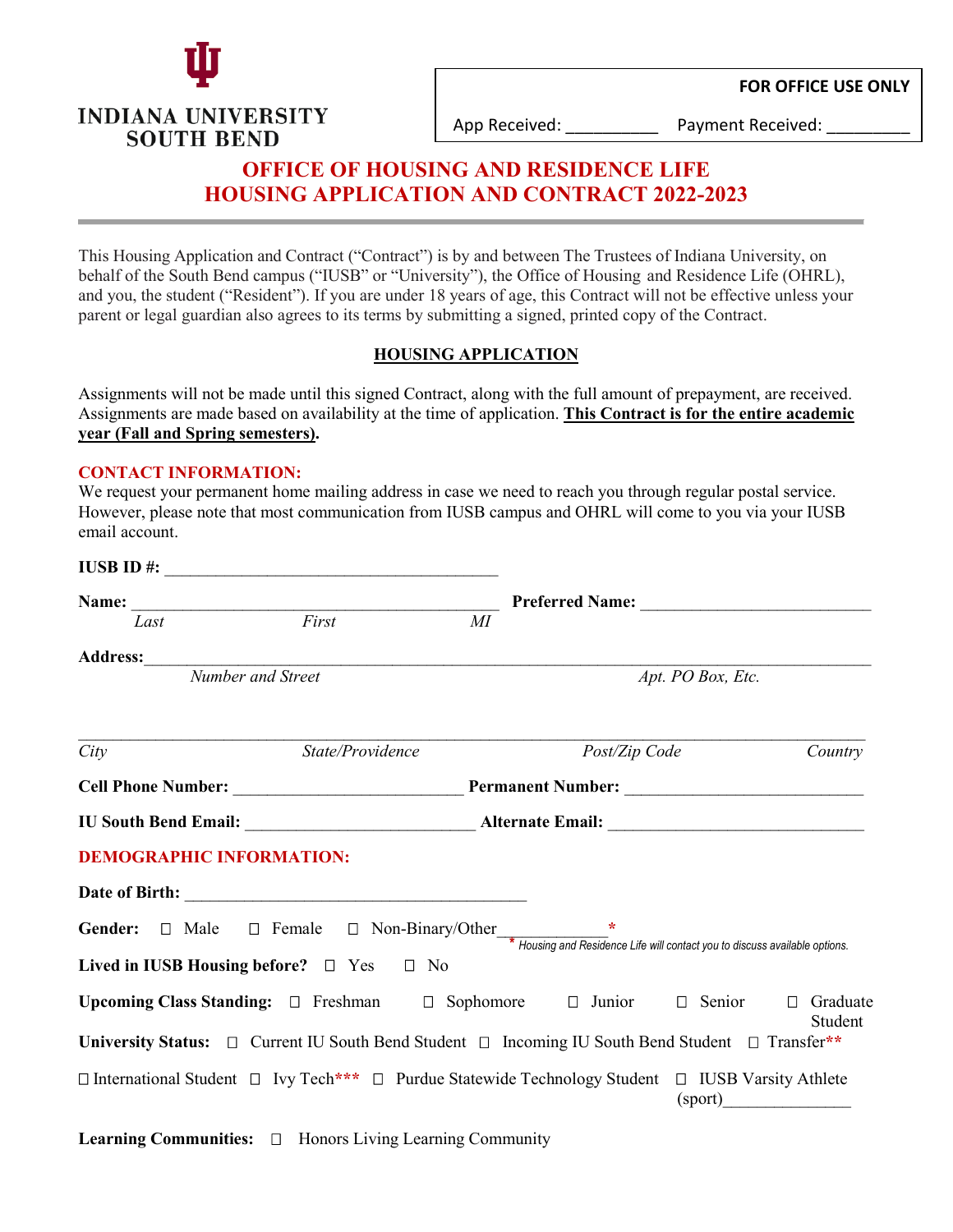#### *You must apply and be accepted into one of Learning Communities. Checking this is not a guarantee for placement.*

\*\* If you are a transfer student, have you been dismissed from housing at a previous institution?  $\Box$  Yes  $\Box$  No *If yes, please attach a detailed explanation to this application/Contract.*

### **\*\*\* For Ivy Tech students**:

- a) You agree to make a \$1000.00 prepayment on your Contract for this IUSB academic year.
- b) By submitting this Contract, you agree to allow OHRL administrators to confirm your enrollment at Ivy Tech South Bend to verify your eligibility for IUSB housing. Should you cease to be enrolled at Ivy Tech South Bend, you acknowledge and understand that you are no longer eligible for housing at IUSB River Crossing and are subject to the cancellation fees as identified in the Terms and Conditions below.
- c) You agree to be paid in full for each semester prior to close of each IUSB semester regardless of the Ivy Tech South Bend academic calendar.
- d) By submitting this Contract, you agree to allow OHRL to share information related to your conduct with Ivy Tech South Bend personnel as it relates to Housing and Residence Life policies and procedures, the below terms and conditions, and the IU Code of Student Rights, Responsibilities and Conduct ("Code"), including any violations of such policies, procedures, terms and conditions, and/or the Code.
- e) All individuals who apply to live in IUSB housing must answer questions regarding their prior criminal behavior. IUSB students answered these questions when applying for admission to IUSB. Please provide answers to the following questions:
	- 1. Have you been subject to formal disciplinary action (including for example, but not limited to, suspension or expulsion) for academic or non-academic reasons at any high school, postsecondary institution, college, or university?  $\Box$  Yes  $\Box$  No
	- 2. Have you ever been charged or convicted of a crime (or a foreign legal equivalent) that has not been expunged by a court?  $\Box$  Yes  $\Box$  No
	- 3. Do you have any currently pending criminal charges (or a foreign legal equivalent) against you?  $\Box$  Yes  $\Box$  No
	- 4. Have you engaged in any behavior that caused injury to any person(s) or property (including, for example, but not limited to, vandalism or behavior that led to a restraining order against you) which resulted in some form of discipline or intervention?  $\Box$  Yes  $\Box$  No

**If you answered "Yes" to any of the questions above, please provide an explanation here and attach any relevant documentation.** Please provide a complete explanation (in English) of the disciplinary action, charges, conviction, or other behavior that caused injury to person(s) or property which resulted in some form of discipline or intervention; the dates and court disposition (court ruling or result), the location (city, state, and country), the impact the incident(s) had on you, and a statement granting your permission to officials at all institutions and agencies to release information needed by IU to substantiate statements made in your application or letter. Please note the Student Behavioral Standards committee may request additional information from you and that additional time may be required to review the information you provide. If you have questions about your application, you may contact OHRL.

### **REQUESTS FOR ACCOMODATIONS:**

In order to evaluate how IU South Bend can best meet a student's needs related to a request for housing assignment accommodations, the University requires specific diagnostic information from a licensed clinical professional or health care provider. This professional/health care provider should be familiar with the history and functional limitations of the student's physical or psychological condition(s). Documentation guidelines can be found here: [https://www.iusb.edu/disability-support/index.php.](https://www.iusb.edu/disability-support/index.php) Students requesting accommodations must contact the Office of Disability Support Services at  $sbdss@i$ usb.edu or (574) 520-4460. Individuals will have to provide documentation to the Office of Disability Support Services. The Office of Disability Support Services will then work with both the student and OHRL staff as it relates to the request for accommodation. Any service/emotional support animals must be approved by the Disability Support Services Office before they are brought to Campus Housing.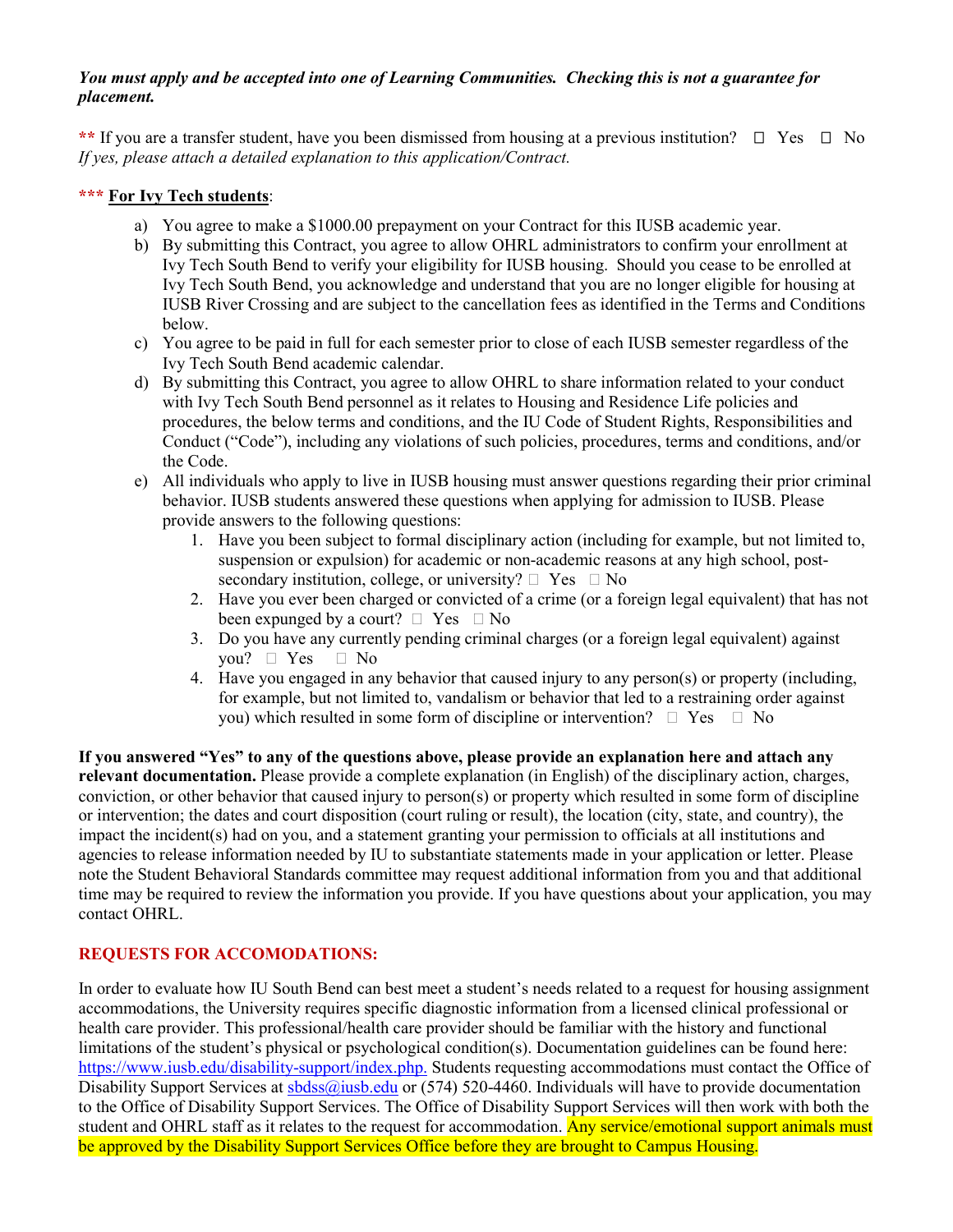### **ROOMMATE AND APARTMENT REQUEST AND MATCHING INFORMATION:**

The following information will aid the OHRL staff in matching you with roommates and placing you in an apartment. Room and roommate assignments are made on a first-come, first-serve basis. All requests are honored based on space availability at the time the application is processed. Requests are considered, but are NOT guaranteed.

### **Please rank order the four options (1-4) with "1" being your first choice.**

| 1 person/1 bedroom/1 bath - \$4,674.50 per person/per semester (\$9,349.00 academic year)                           |       |
|---------------------------------------------------------------------------------------------------------------------|-------|
| 2 person/2 bedroom/2 bathroom (en-suite bathroom) - \$3,805.50 per person/per semester<br>(S7,611.00/academic year) |       |
| 2 person/2 bedroom/2 bathroom - \$3,728.50 per person/per semester (\$7,457.00/academic year)                       |       |
| 4 person/4 bedroom/2 bathroom - \$3,171.50 per person/per semester (\$6,343.00/academic year)                       |       |
| <b>Roommate Preference(s)*:</b> Please provide full name and student ID number $\Box$ I have no roommate preference |       |
| Roommate Name:                                                                                                      | ID #: |
| 2. Roommate Name:                                                                                                   | ID #: |
| 3. Roommate Name:                                                                                                   | ID #: |

*Note:* **\*** *Roommate(s) preference must be mutual and must be indicated in writing on all forms.*

## **HOUSING CONTRACT TERMS AND CONDITIONS**

The residence houses have several configurations of living quarters. All are apartment-styles with shared living, kitchen and bath facilities. Sleeping areas are all single bedrooms. For the purpose of this Contract, the term "apartment" shall refer to all common areas and the Resident's sleeping area.

### **A. ELIGIBILITY**

- **1.** To be eligible for on-campus housing, the Resident must be:
	- a. Enrolled at IUSB, enrolled in the Purdue Statewide Technology program, enrolled at IVY Tech Community College South Bend as a full-time student, or otherwise be determined to be eligible by the Director of OHRL.
	- b. Up-to-date on all required immunizations.
	- c. Up-to-date on all fee payments to the University and OHRL.
	- d. In good behavioral standing with the University and OHRL.
- **2.** Convicted sex offenders are not eligible to reside in University housing. If OHRL learns that a current or pending Resident is a convicted sex offender, this Contract will be cancelled.
- **3.** Failure to enroll or loss of student status based on University academic or disciplinary suspension or expulsion will result in the loss of eligibility for on-campus housing. See Section I for Resident's obligation to vacate upon loss of eligibility for housing.
- **4.** Renewal of this Contract for an additional term is not guaranteed even if all eligibility requirements are met.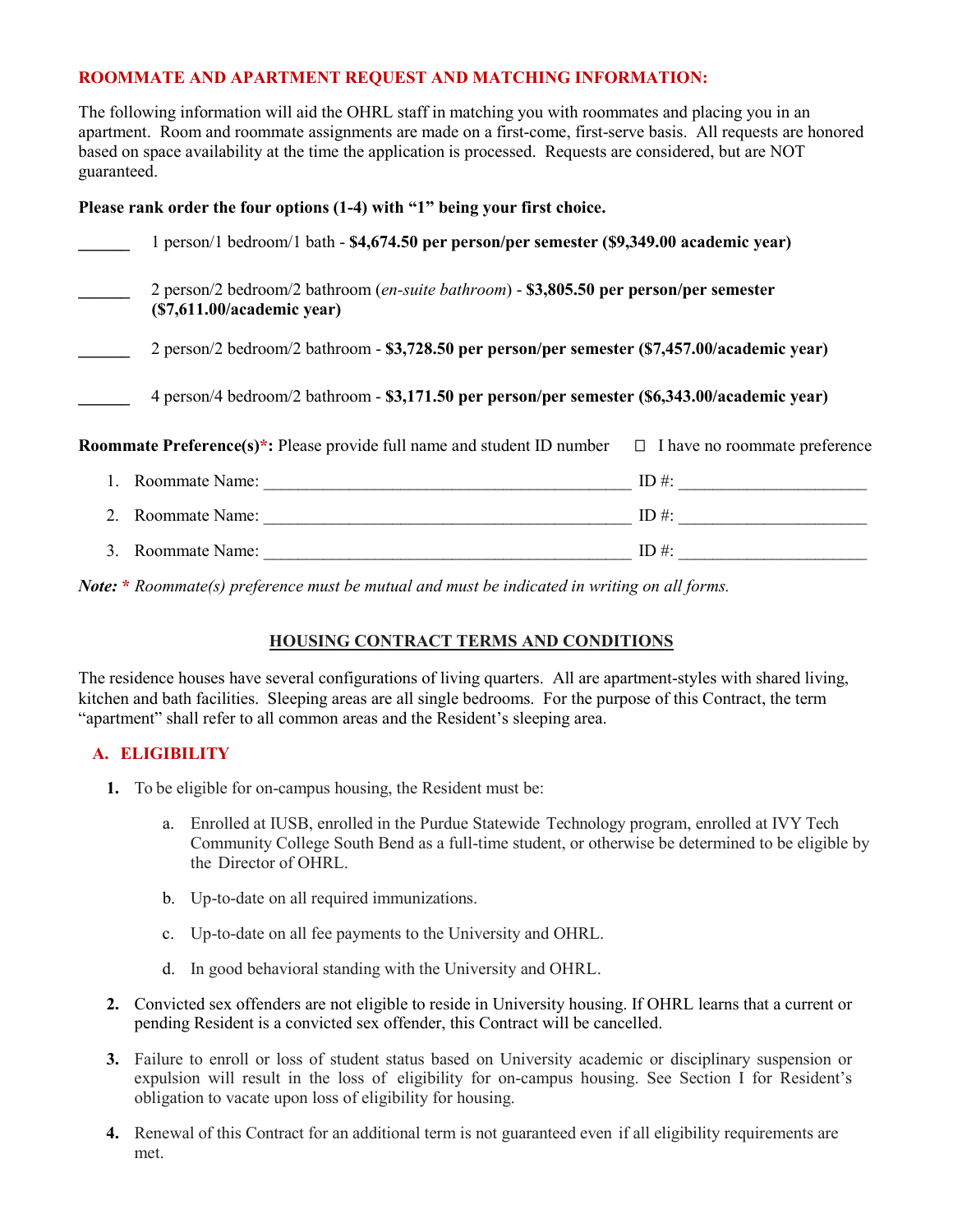### **B. PERIOD OF CONTRACT AND FINANCIAL OBLIGATIONS**

- **1.** This Contract becomes effective upon OHRL's approval. The term of the Contract is for the IUSB academic year for which the Resident is applying for housing. The Contract begins the Friday before classes begin at IUSB for the fall semester and ends 24 hours after the last scheduled day of finals in the spring semester, subject to paragraph 3 below. Residents arriving early or staying later must be approved by OHRL and may be subject to a daily rate charged to his/her student account.
- **2.** Except as provided in Section K, a Resident who vacates the apartment during the Contract period and who remains enrolled as a student at IUSB remains obligated to pay the balance of the Contract amount.
- **3.** The University or OHRL reserves the ability to modify the date on which you: (1) can arrange for early arrival; (2) move-in to your assigned apartment, including after any intersession or winter break period if Residents are required to vacate during that time (collectively, "Move-In"); and/or (3) move-out of your assigned apartment, based on health or safety considerations, including, but not limited to, those related to COVID-19. In the event that Residents have the opportunity to select a time and date for Move-In, which dates and times will be set solely by IU, housing costs and fees will not be prorated or otherwise refunded based on the selected date of a Resident's move-in, nor will housing costs and fees be prorated or otherwise refunded due to any modification pursuant to this paragraph, or due to any revision of the University's academic calendar.
- **4.** At the sole discretion of OHRL, Residents may be permitted to schedule drop off of their belongings prior to their scheduled move-in date and time for the fall semester, and then return for move-in on their selected date and time.

### **C. SERVICES PROVIDED**

- **1.** OHRL will provide the Resident with a furnished apartment in the areas of the unit the Resident shares with other residents of the unit and in the personal sleeping area of the Resident.
- **2.** The Resident may apply to remain in housing during the recess periods of Thanksgiving, Winter Break, and Spring Break ("Recess Breaks"). Prior approval and registration with the OHRL office is required to remain in housing during these times. Please note that there will be an application and fee associated to remain in housing over the Winter and Spring breaks. The Resident may leave personal belongings in his/her apartment during Recess Breaks. The University reserves the right to require Residents to vacate during Recess Breaks, including without limitation for health or safety reasons, and/or to seek approval to remain on campus (see paragraph 3 below).
- **3.** If the University implements any intercession period(s) during the 2022-23 academic year, IUSB may require Residents to seek approval to remain on campus. Residents who receive approval to remain on campus during any such intersession period will be charged the University approved housing rate for the respective semester. If the University requires Residents to vacate during any Recess Breaks, Residents may be required to seek approval to remain on campus. Residents who receive approval to remain on campus during any such period will be charged the weekly rate for each apartment type, as determined by the University. Guidance on the application and approval process, including the deadline and associated fee information, will be made available on the OHRL website.

If approval to remain on campus is required pursuant to any of the above situations, Resident must submit a petition online at least ten (10) days prior to the that date. The petition must be approved to remain in Resident's apartment, and such approval is at the sole discretion of the University. Failure to submit the petition online within this timeframe may result in denial of Resident's petition. OHRL reserves the right to temporarily change Resident's housing assignment during any intercession or Recess Breaks.

**4.** No meal plans are provided as part of this Contract, and there is no requirement that the Resident purchase a meal plan as a condition of this Contract. However, there will be on-campus food service available when classes are in session.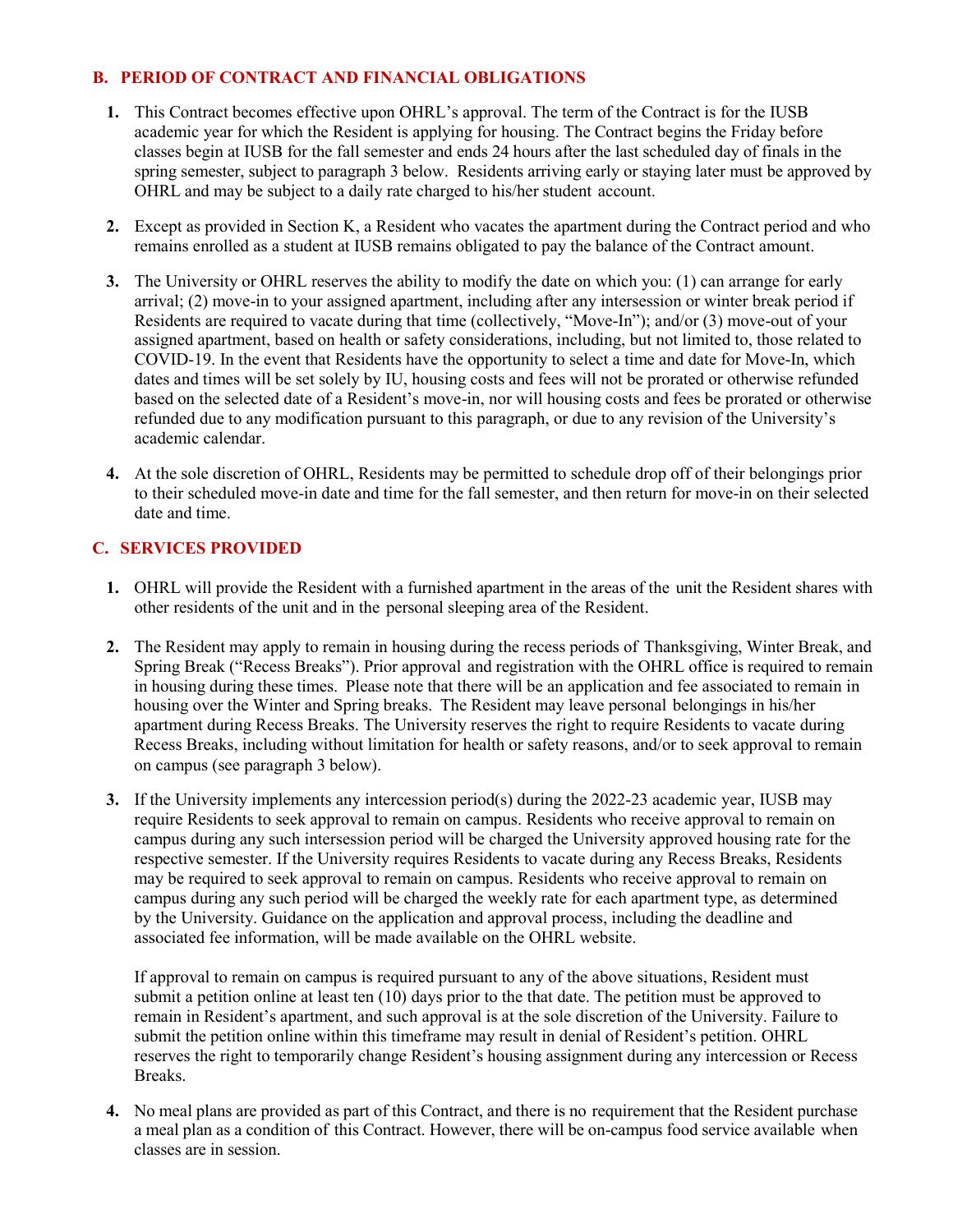**5.** The University agrees to provide a reasonable amount of heat, water, and electricity. Interruptions on a temporary basis for reasons of maintenance, repair or catastrophe will not be considered a breach of this Contract, and the University assumes no responsibility for damages incurred by a Resident during such an interruption, including, but not limited to, food spoilage. The University will restore the affected service as soon as reasonably possible.

### **D. PREPAYMENT**

- **1.** A \$200 prepayment (\$1000 Ivy Tech) must be submitted with this Contract in order to be processed. The prepayment will be applied to the first semester's housing fee.
- **2.** Conditions under which all or part of the prepayment may be refunded are set forth in Section L.

## **E. ASSIGNMENTS**

- **1.** The Resident will be notified by email of the Resident's assignment to a particular apartment type, along with confirmation of the term of the Contract and associated fees. Assignments will be based upon, in order:
	- a. Priority status
	- b. Date of OHRL's receipt of your application and Contract completed and signed by the Resident, along with the application fee/prepayment, and indicated preferences.
- **2.** If OHRL is unable to deliver possession of the apartment preliminarily assigned, Resident agrees to accept assignment to another apartment. An assignment change shall not constitute a breach of this Contract.
- **3.** Room assignments are subject to change at any time. OHRL reserves the right to change Resident's assignment in appropriate circumstances, including, but not limited to, American with Disabilities Act (ADA) compliance, disciplinary reasons, catastrophe, renovation or closing of part or all of the facility, consolidation of vacancies, or irresolvable incompatibility of roommates. Reassignment pursuant to this paragraph is not a disciplinary action and does not constitute a termination or breach of this Contract.
- **4.** Residents who wish to be apartment-mates are encouraged to submit their contracts together. Only mutual requests will be considered.
- **5.** Assignments are made without regard to race, sexual orientation, religion, national origin, or disability.
- **6.** Resident agrees to comply with room/apartment change procedures established by the University and to have prior written approval before making a room change.
- **7.** If a vacancy occurs in the Resident's apartment, the Resident agrees that OHRL has the authority to assign another resident to that room or to reassign the Resident. The Resident and any other remaining resident(s) may seek out another apartment-mate; however, prior to that person moving in, s/he must meet all eligibility requirements, be approved by the Director of Housing and Residence Life, and sign a contract or, if applicable, a modification to an existing contract for on-campus housing.

## **F. CONDITIONS OF OCCUPANCY**

- **1.** Residents are required to comply with health and safety laws, orders, ordinances, regulations, and health and safety guidance adopted by IU and OHRL as they relate to public health or safety crises, including specifically COVID-19. This guidance may change as the public health crisis evolves and may include, but is not limited to, all COVID-19 testing requirements (including on-arrival and mitigation testing). Adherence to health and safety requirements applies to all Residents, staff, and visitors and extends to all aspects of residential life, including bedrooms, bathrooms, kitchens, lounges, computer labs, courtyards, and other common spaces.
- **2.** If you are required to self-quarantine or self-isolate, or if the University needs to de-densify the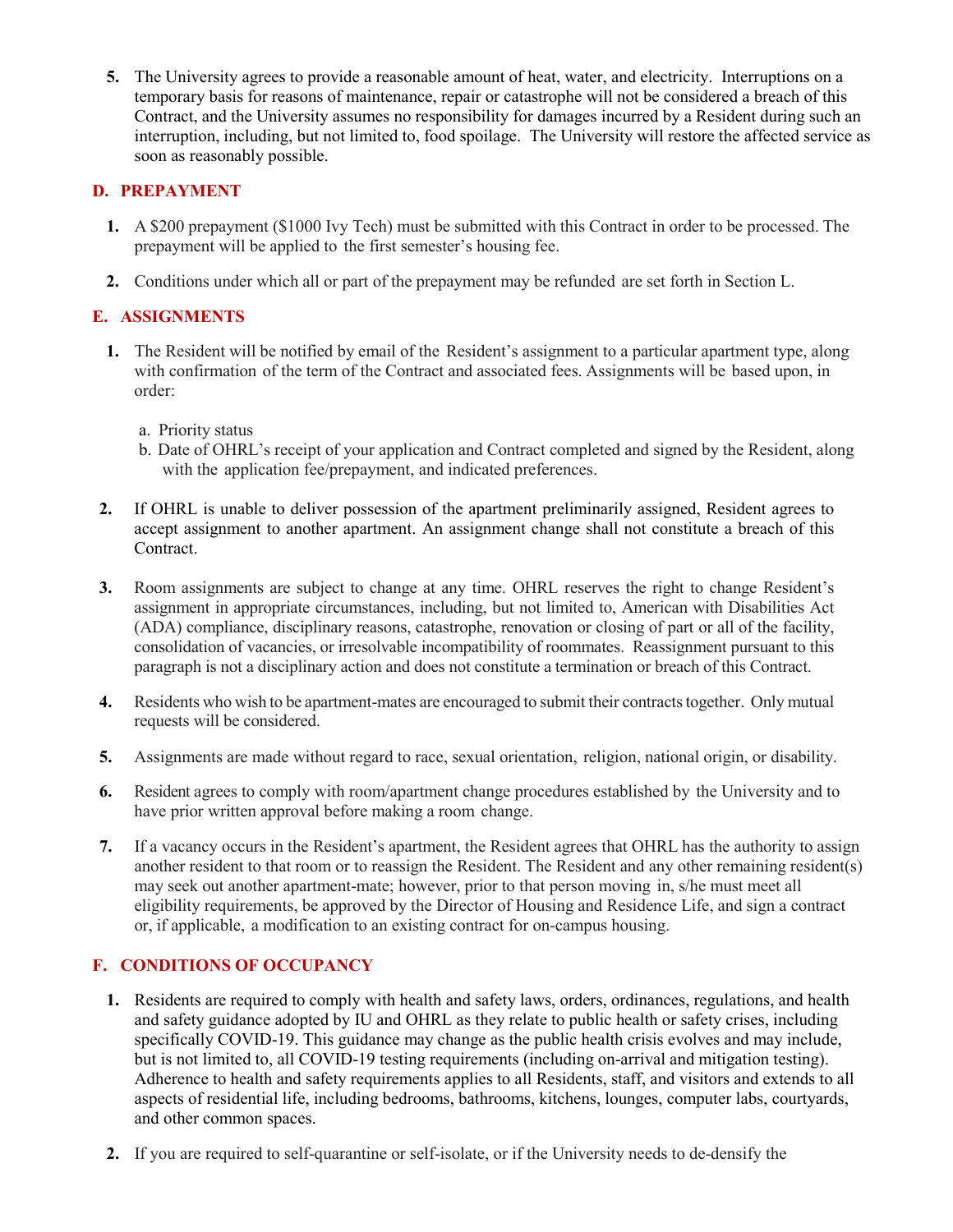apartment or residence hall to which you are assigned, you agree to relocate to alternative housing (including housing that may be off-campus) identified by the University. Residents are required to comply with requests from OHRL to leave their assigned apartment due to COVID-19 or other public health emergency. Failure to do so may subject a Resident to emergency removal from their assigned apartment and/or cancellation of this Contract. Removal from OHRL housing, or temporary assignment to other OHRL or alternative housing, to isolate or quarantine does not constitute a termination of a Resident's Contract.

- **3.** Your assigned apartment shall be occupied by only you and/or other assigned residents. A Resident may not sublease or rent a room assignment or permit another person to share a private room assignment. Any attempt to do so is considered a breach of this Contract and will result in expulsion from University housing. Occupancy for more than two (2) consecutive days, or more than three (3) nights total in any 30 day period, by any other person shall constitute a breach of this Contract unless prior written consent from OHRL is obtained.
- **4.** The Resident is responsible for keeping the apartment sanitary and safe. The Resident agrees to report any deteriorated conditions or maintenance needs of his/her apartment or furnishings to OHRL. Resident agrees to pay for damages and missing furniture, whether such damages to the apartment are caused by Resident, Resident's visitors, or Resident's guests, due to any delay in reporting or otherwise.
- **5.** When Resident vacates his/her apartment, Resident agrees to return the furniture to its original position; to leave the apartment in a clean, orderly condition, reasonable wear and tear expected; and to follow published check out procedures.
- **6.** The Resident shall not move any OHRL furnishings out of the room, apartment, or building. Furnishings may not be stored anywhere else other than the apartment and common area.
- **7.** Resident shall not modify, or allow the modification of, the assigned room/apartment or other parts of the building. Constructing structures such as lofting systems is not allowed.
- **8.** Resident agrees to use public areas in a way that maintains the orderliness and cleanliness of all areas used by Residents and guests.

### **G. ROOM ENTRY**

**1.** IUSB reserves the right to enter the Resident's apartment and bedroom for law enforcement purposes, as well as for custodial services, safety inspections, repair and maintenance, pest control, and emergency situations. In general, in non-emergency situations, twenty-four (24) hour notice will be given prior to entry.

#### **H. KEYS/UNIVERSITY ID CARDS**

- **1.** The keys (apartment and mailbox)/university ID cards issued to each Resident are the responsibility of that student. All residence halls keys, including university ID cards, are the property of Indiana University and may not be loaned or duplicated by residents.
- **2.** Lost keys should be reported to OHRL immediately. OHRL will determine the cost of keys and request a lock change as needed. Residents must return all keys upon checking out of the apartment; a fee will be charged to Resident's Bursar account if keys are not returned.

#### **I. OBLIGATIONS TO VACATE THE APARTMENT, DEFAULT AND REMEDIES**

**1.** The Resident agrees to vacate housing at the end of the Resident's Contract term or within three (3) calendar days of losing eligibility for housing. In certain circumstances (including, but not limited to, the Resident and/or Resident's guest behavior posing a serious risk to any resident [including self], student, staff, faculty member, or visitor) and at OHRL's discretion, the Resident may be directed to vacate immediately, and Resident agrees to do so. The Resident agrees to pay \$25 per day for any period that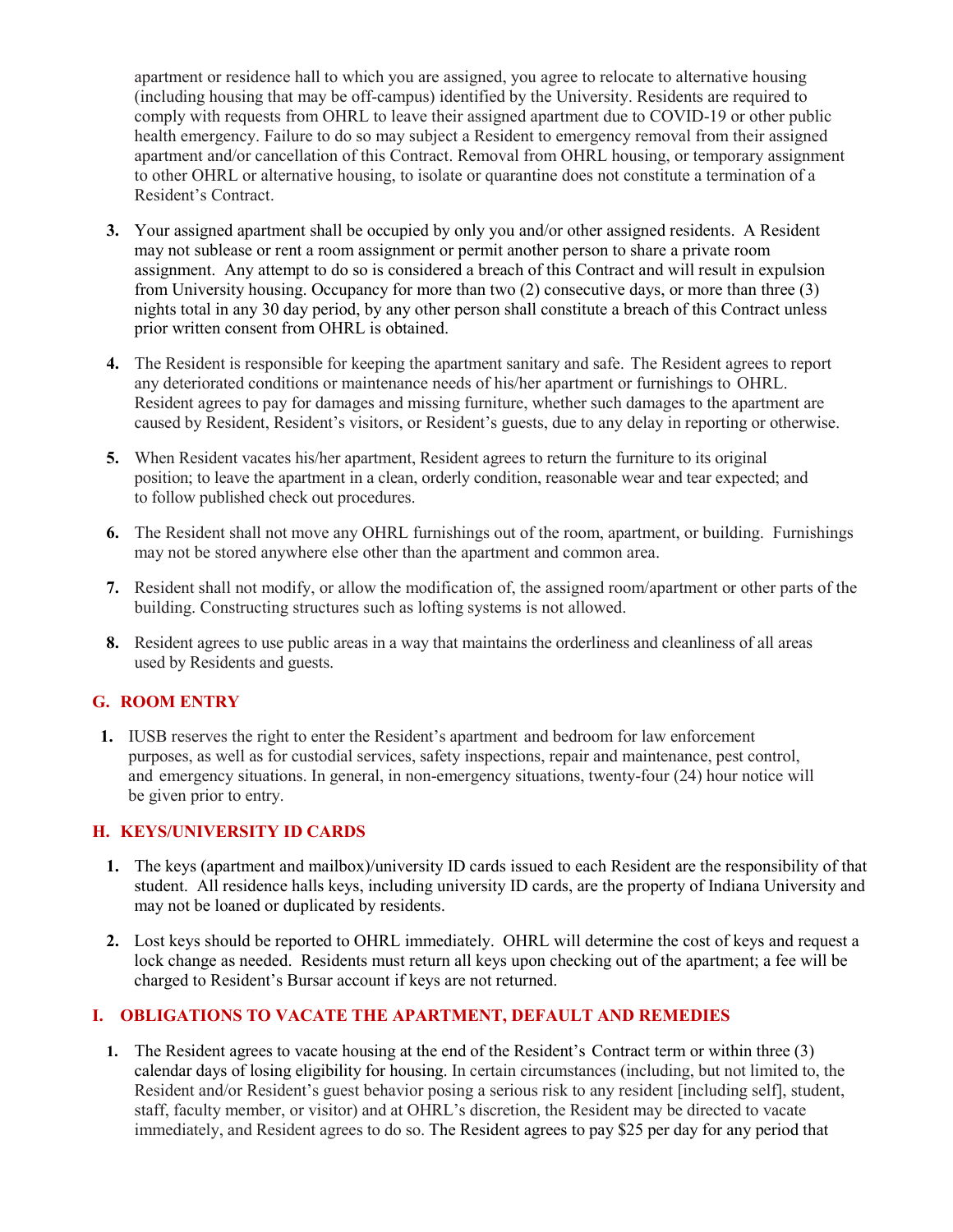the Resident remains past the Contract date or after losing eligibility for housing, and the Resident may be subject to disciplinary action under the Code.

- **2.** The Resident agrees to pay for any damages and/or cleaning charges assessed at the time of move out.
- **3.** Resident agrees to pay all reasonable costs and expenses, including attorney's fees, court filing fees, collection agency fees, etc., incurred by IUSB in enforcing this Contract.
- **4.** IUSB may, at its option, cancel this Contract or seek legal remedy without further notice to you if you abandon your apartment, fail to pay rent when due, or fail to rectify any default within ten (10) days after written notice of the default by IUSB.
- **5.** The failure of IUSB to exercise its options under this Contract does not constitute a waiver or relieve Resident from Resident's remaining obligations and duties under this Contract.

### **J. HOUSING FEE PAYMENT**

- **1.** Housing fees shall be charged each semester through the Bursar's Office. Any required prepayment shall be applied to the first semester of the Contract.
- **2.** The Resident agrees to pay each semester's housing fee by the due date established by the Bursar's Office (available on the Bursar's Office website) or to have arranged a payment plan with the Bursar's Office prior to the first day of classes. Any late payments will be subject to a late payment fee for any past due balances.
- **3.** The Resident agrees that failure to make payment as prescribed does not relieve the Resident of accumulated housing fees for the duration of this Contract.
- **4.** The Resident understands that non-payment will result in Resident's loss of eligibility to remain in oncampus housing and, further, that he/she will not be allowed to register for classes until the amounts due are paid.
- **5.** Resident agrees to pay a non-refundable programming and activity fee of \$12 each semester if given a room assignment.

### **K. CANCELLATION AND CANCELLATION FEES**

- **1.** OHRL may cancel this Contract if the Resident fails to maintain eligibility requirements, fails to make timely payments, fails to comply with behavioral standards, fails to comply with the terms of this Contract, is expelled from campus housing as a result of disciplinary action, or if the Resident is suspended or expelled from IUSB.
- **2. The University may choose not to refund any portion of the housing fees paid if the Resident is required to vacate or relocate pursuant to any emergency, national crisis, natural disaster, or other catastrophic event ("Exigent Circumstances"), and the University determines that the Resident received the substantial benefit of this agreement.** Exigent Circumstances include, but are not limited to, University decisions related to community health and safety, including those related to COVID-19 or other public health or safety emergencies. These determinations will be made by the University in its sole discretion.
- **3.** The Resident may request to cancel this Contract at any time by submitting a written request to OHRL, and OHRL will charge cancellation fees as follows:

#### a. **Before the Contract start date**

- i. If Resident's written request to cancel is received or postmarked before May 1, a refund of \$50 of the prepayment will be issued.
- ii. If the Resident's written request to cancel is received or postmarked after August 1, the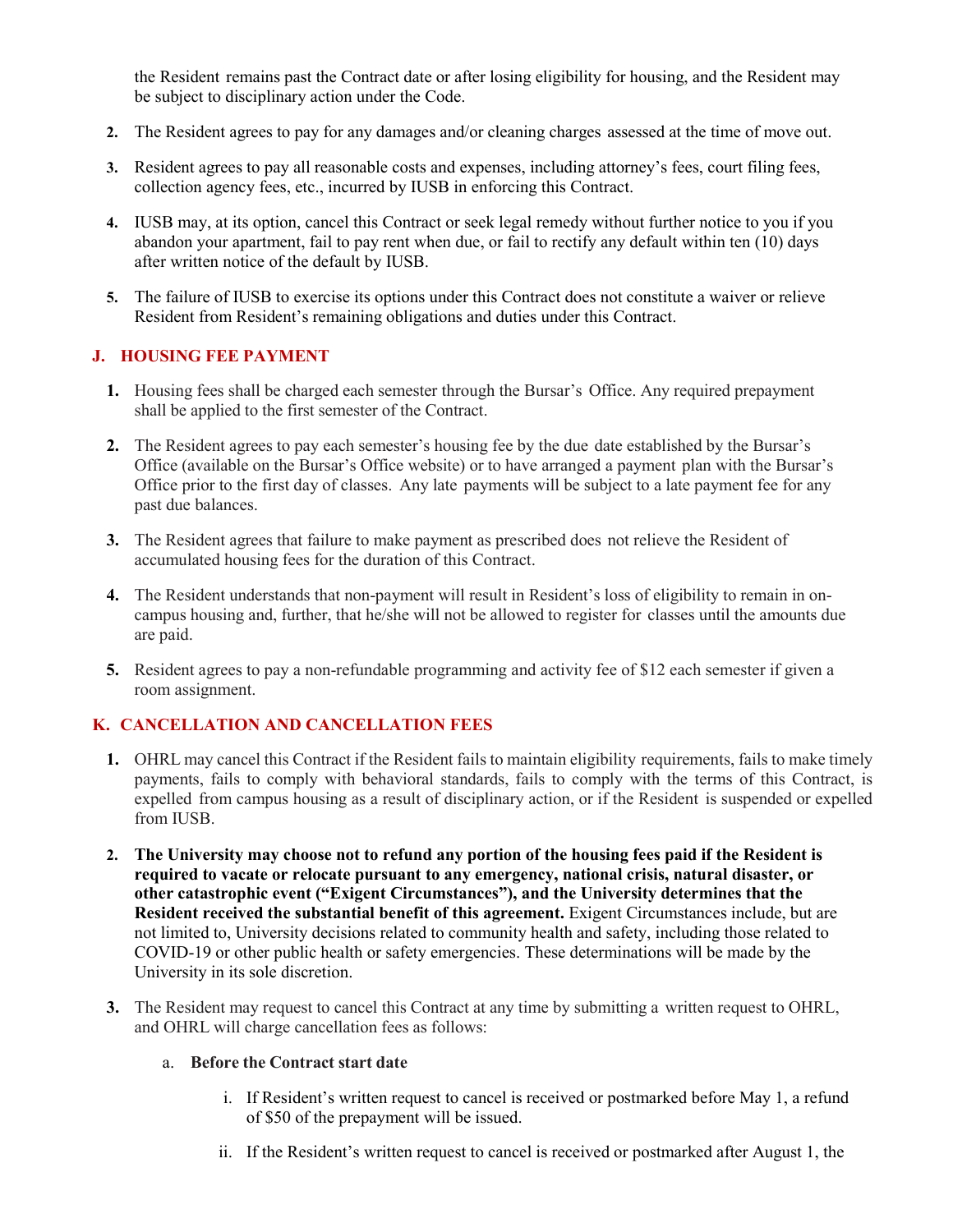Resident will forfeit the full amount of prepayment and will be assessed a \$500 cancellation fee.

- iii. If the Resident does not receive an assignment before the beginning of the Contract term due to unavailable space, the Resident will receive a full refund of the prepayment.
- b. **After the Contract start date**
	- i. After the start date of the Contract, the "Cancellation Date" will be the date that the Resident completes OHRL's check-out procedure, or on the date that OHRL becomes aware that the Resident has vacated the apartment.
	- ii. If the Resident does not check into the assigned space by 5:00pm of the 2nd Friday of the semester, the Resident will be considered a "no show" and subject to Contract cancellation and all associated cancellation fees.
	- iii. If the Resident voluntarily withdraws from IUSB within the first four weeks of the semester, the Resident will pay housing charges as follows: First week: daily rate through the Cancellation Date; Second week: 25% of semester charge; Third Week: 50% of semester charge; Fourth Week: 75% of semester charge. After the Fourth week, the Resident will be charged 100% of the balance of the Contract.
	- iv. If the Resident is an enrolled student and the Resident cancels his/her housing Contract for any reason not identified in Paragraph 5 of this Section, the Resident will be charged 100% of the balance of the Contract.
	- v. If the Resident does not enroll in IUSB for the spring term, the Resident will be charged 100% of fall semester charges and a \$500 cancellation fee.
- **4.** Resident will not be charged a cancellation fee if Resident withdraws from IUSB for medical reasons or is called to active military duty and Resident's supporting documentation is approved. In the event you must medically withdraw from the University for reasons related to COVID-19 infection, OHRL agrees to waive any cancellation fee associated with terminating the Contract early, so long as IU's medical withdrawal process is completed and approved.
- **5.** The Resident may request a waiver of the cancellation fees that would otherwise be applicable in the following circumstances: mid-term graduation, academic dismissal, participation in an IUSB sponsored program such as an internship, student teaching, study abroad, or the like. The request must be made in writing to OHRL and must be supported by documentation in order to be considered. If the Resident's waiver request is approved, the Resident will only be charged the pro-rated daily charges through the Cancellation Date and no Contract breakage fee. Requests for waivers are evaluated on a case-by-case basis.

## **L. BEHAVIOR AND CONDUCT**

- **1.** The Resident agrees to be familiar with and to comply with all rules and expectations for conduct in the IU Code of Student Rights, Responsibilities and Conduct [\(http://www.dsa.indiana.edu/Code/\)](http://www.dsa.indiana.edu/Code/)) (the "Code"), rules and regulations established by OHRL including the Policies Handbook, and the IU responsible use policies for information technology systems [\(http://informationpolicy.iu.edu/p](http://informationpolicy.iu.edu/)olicies/university.html). The OHRL rules and regulations, including the Policies Handbook, have been updated to specifically include a section related to COVID-19 and are incorporated by reference into your Contract. The terms are designed to protect the health and safety of our students and minimize the potential spread of viruses within our community.
- **2.** OHRL reserves the right to make temporary apartment reassignments, cancel Resident's housing Contract, and/or require Resident to leave university housing when Resident has exhibited behaviors that significantly disrupt the life of the residential community or pose a serious risk to any resident (including self), student, staff, faculty member, or visitor. Any temporary reassignment will be made pending referral to the Office of Student Conduct for appropriate action, which could result in the Resident's return to his/her original assignment, permanent reassignment, or cancellation of Resident's housing Contract. Depending on the circumstances, the conduct underlying the University's decision to cancel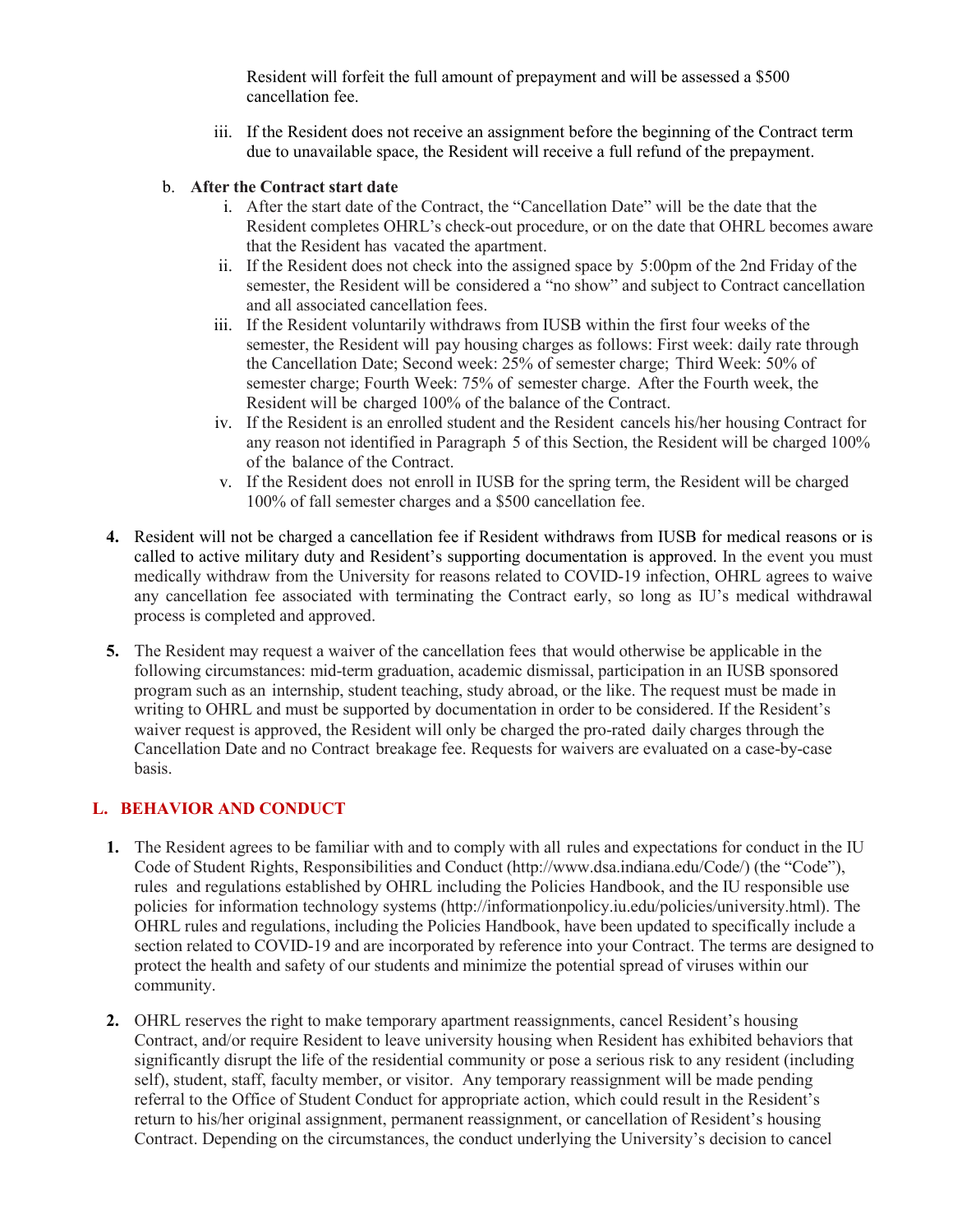this Contract may also be referred to the Office of Student Conduct or law enforcement for appropriate action.

- **3.** Violation(s) of these Contract terms and conditions may result in apartment assignment changes, eviction or collections proceedings, Contract cancellation, and/or disciplinary action taken by IUSB. The Resident agrees to pay charges as provided in Section K if Resident is dismissed from IUSB for disciplinary reasons or if IUSB cancels this Contract based on a violation of the Contract's terms.
- **4.** The Resident is responsible for his/her own actions and the actions of the Resident's family members and guests while on University property. This Contract may be terminated if the Resident or his/her family members or guests violate Contract provisions, state law, federal law, University policies, or OHRL polices.

## **M. ASSUMPTION OF RISK AND RELEASE FROM LIABILITY**

- **1.** The University does not assume responsibility for the loss of money or valuables belonging to the Resident or any third parties, for any loss to person(s), or for any loss of or damage to personal property. It is recommended that the Resident maintain adequate public liability insurance coverage and renter's insurance coverage for Resident's personal property.
- **2.** Personal property remaining in the apartment after the Resident vacates or abandons the apartment will be considered abandoned property and disposed of by OHRL within 24 hours. The Resident will be billed for any cost associated with such disposal. The University does not provide storage for personal belongings.
- **3. You understand that by residing in OHRL housing, you are assuming the risks associated with communal living and, as in any shared living environment, those risks include potential exposure to contagious viruses, including COVID-19. You agree to release and fully discharge the Trustees of Indiana University, its agents, and employees from any and all damages, liability, claims, expenses (including attorney's fees), or losses (collectively, "Claims") related in any way to your use of space within OHRL Housing, including those related to the potential or actual exposure to contagious viruses like COVID-19, and to indemnify and hold harmless the University, its agents, and employees from any Claims related in any way to your breach of the terms and conditions of your Contract, or a breach by any third party, including, but not limited to other residents, of an applicable housing contract.**